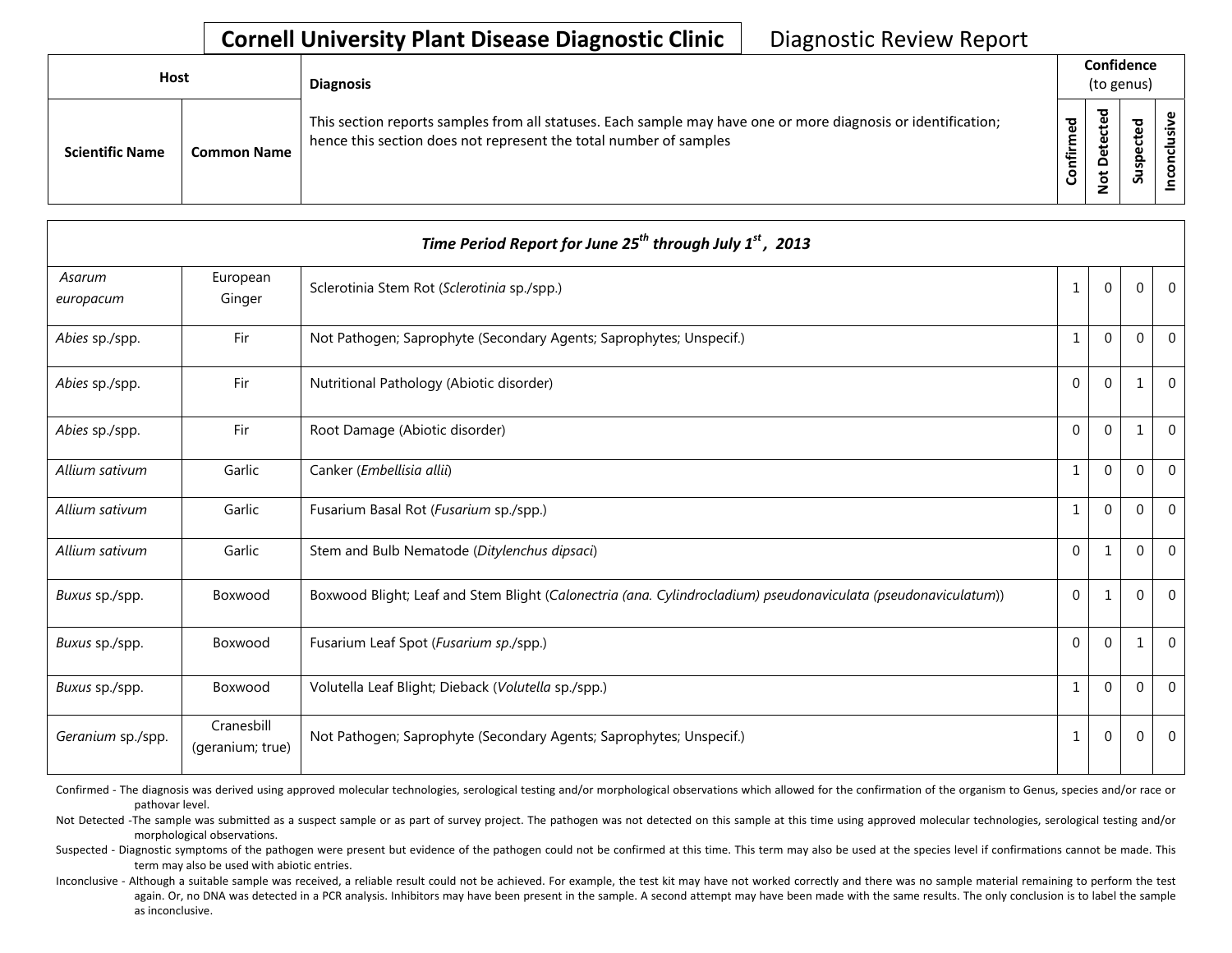| Host                   |                    | <b>Diagnosis</b>                                                                                                                                                                   |                     |                               | Confidence<br>(to genus) |   |
|------------------------|--------------------|------------------------------------------------------------------------------------------------------------------------------------------------------------------------------------|---------------------|-------------------------------|--------------------------|---|
| <b>Scientific Name</b> | <b>Common Name</b> | This section reports samples from all statuses. Each sample may have one or more diagnosis or identification;<br>hence this section does not represent the total number of samples | ਠ<br>Φ<br>٤<br>nfir | ᇃ<br>Φ<br>۵<br>t<br>$\dot{S}$ | ъ<br>Φ<br>ω<br>ဒ္ဓ<br>ಀಁ | s |

| Geranium sp./spp.  | Cranesbill<br>(geranium; true) | Oedema; Edema (Abiotic disorder)                                    | $\mathbf{1}$ | $\Omega$ | $\overline{0}$ | $\Omega$       |
|--------------------|--------------------------------|---------------------------------------------------------------------|--------------|----------|----------------|----------------|
| Lactuca sativa     | Lettuce                        | Additional Sample Requested (Identification Analysis)               | $\mathbf{1}$ | $\Omega$ | $\overline{0}$ | $\Omega$       |
| Paeonia lactiflora | Peony                          | No Pathogen Found (Identification Analysis)                         | 1            | $\Omega$ | $\mathbf{0}$   | $\Omega$       |
| Paeonia lactiflora | Peony                          | Nutritional Pathology (Abiotic disorder)                            | $\mathbf{0}$ | $\Omega$ | 1              | $\overline{0}$ |
| Prunus sp./spp.    | Cherry                         | Bacterial Blight (Xanthomonas sp./spp.)                             | $\mathbf{0}$ |          | $\overline{0}$ | $\Omega$       |
| Prunus sp./spp.    | Cherry                         | Pseudomonas Canker (Pseudomonas sp./spp.)                           | $\mathbf{0}$ | 1        | $\mathbf 0$    | $\Omega$       |
| Prunus sp./spp.    | Cherry                         | Root Damage (Abiotic disorder)                                      | $\Omega$     | $\Omega$ |                | $\Omega$       |
| Prunus sp./spp.    | Cherry                         | Unspecified Pathology (Phomopsis sp.)                               | 1            | $\Omega$ | $\overline{0}$ | $\Omega$       |
| Prunus sp./spp.    | Cherry                         | Not Pathogen; Saprophyte (Secondary Agents; Saprophytes; Unspecif.) | 1            | $\Omega$ | 0              | 0              |
| Prunus sp./spp.    | Cherry                         | Unknown Abiotic Disorder (Abiotic disorder)                         | $\Omega$     | $\Omega$ | -1             | $\mathbf{0}$   |

- Confirmed The diagnosis was derived using approved molecular technologies, serological testing and/or morphological observations which allowed for the confirmation of the organism to Genus, species and/or race or pathovar level.
- Not Detected -The sample was submitted as a suspect sample or as part of survey project. The pathogen was not detected on this sample at this time using approved molecular technologies, serological testing and/or morphological observations.
- Suspected Diagnostic symptoms of the pathogen were present but evidence of the pathogen could not be confirmed at this time. This term may also be used at the species level if confirmations cannot be made. This term may also be used with abiotic entries.
- Inconclusive Although a suitable sample was received, a reliable result could not be achieved. For example, the test kit may have not worked correctly and there was no sample material remaining to perform the test again. Or, no DNA was detected in a PCR analysis. Inhibitors may have been present in the sample. A second attempt may have been made with the same results. The only conclusion is to label the sample as inconclusive.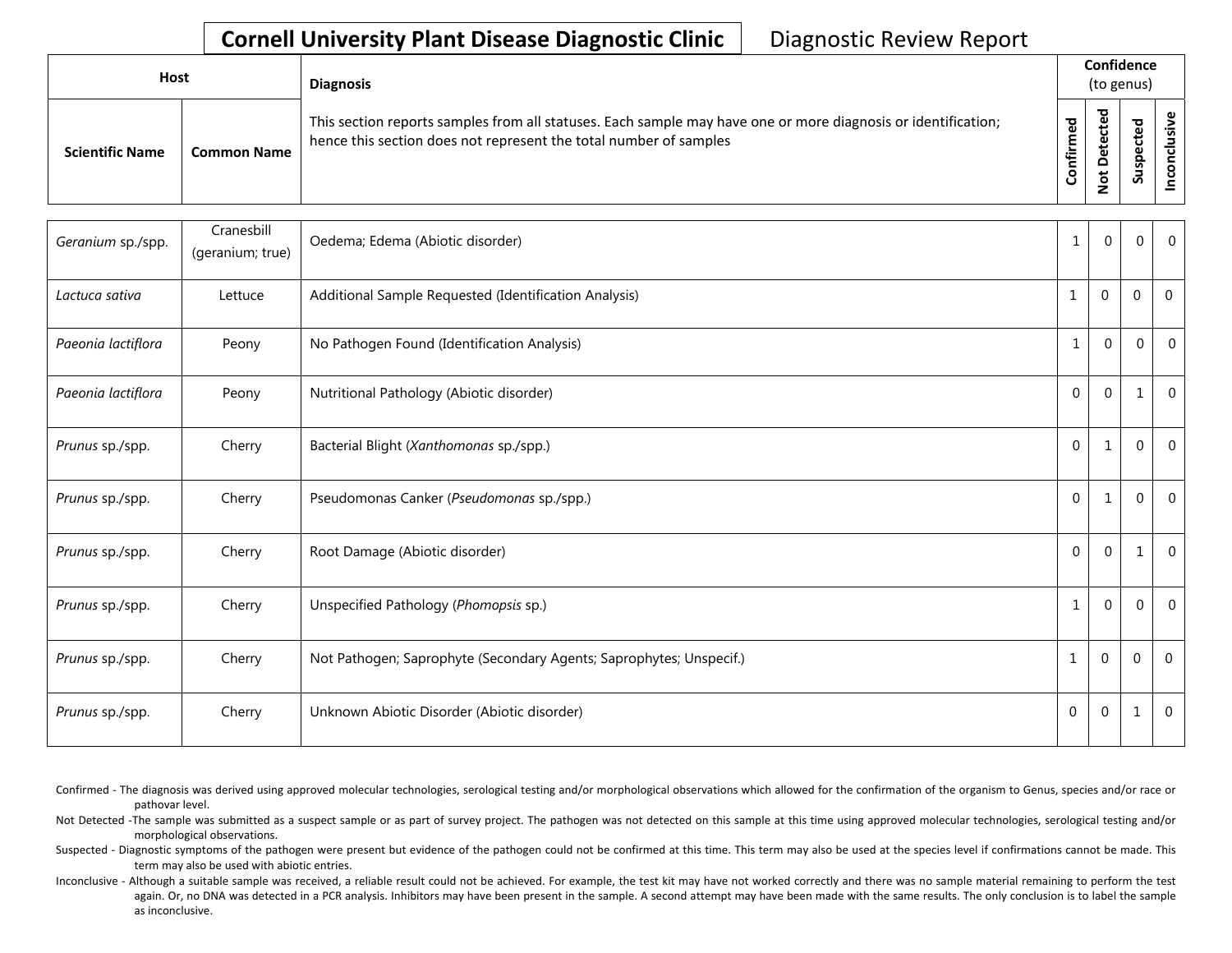| Host                   |                    | <b>Diagnosis</b>                                                                                                                                                                   |            |                                 | Confidence<br>(to genus) |  |
|------------------------|--------------------|------------------------------------------------------------------------------------------------------------------------------------------------------------------------------------|------------|---------------------------------|--------------------------|--|
| <b>Scientific Name</b> | <b>Common Name</b> | This section reports samples from all statuses. Each sample may have one or more diagnosis or identification;<br>hence this section does not represent the total number of samples | ဥ<br>onfir | ᅙ<br>ω<br>ω<br>▭<br>ى<br>۰<br>- | ᅙ<br>Φ<br>ن<br>9s<br>S   |  |

| Quercus sp./spp.<br>(red)  | Red Oaks        | Not Pathogen; Saprophyte (Secondary Agents; Saprophytes; Unspecif.) | $1\,$          | $\mathbf 0$  | $\mathbf{0}$   | $\overline{0}$ |
|----------------------------|-----------------|---------------------------------------------------------------------|----------------|--------------|----------------|----------------|
| Quercus sp./spp.<br>(red)  | <b>Red Oaks</b> | Root Damage (Abiotic disorder)                                      | $\mathbf{0}$   | $\Omega$     |                | $\Omega$       |
| Rosa multiflora            | Multiflora Rose | Rose Rosette Disease (Rose rosette-associated virus (RRaV))         | 1              | $\mathbf 0$  | $\mathbf 0$    | $\mathbf{0}$   |
| Rosa multiflora            | Multiflora Rose | Rose Rosette Disease Mite (Phyllocoptes cribratus)                  | $\mathbf 0$    | $\mathbf 0$  | 1              | $\mathbf{0}$   |
| Solanum<br>tuberosum       | Potato          | Late Blight (Phytophthora infestans)                                | $\mathbf 0$    | 1            | $\overline{0}$ | $\overline{0}$ |
| Solanum<br>tuberosum       | Potato          | Leaf Blight; Leaf Spot (Botrytis sp./spp.)                          | $\mathbf{1}$   | $\Omega$     | $\Omega$       | $\Omega$       |
| Taxus sp./spp.             | Yew             | Verticillium Wilt (Verticillium sp./spp.)                           | $\mathbf 0$    | 1            | $\mathbf 0$    | $\Omega$       |
| Taxus sp./spp.             | Yew             | Wound Canker (Abiotic disorder)                                     | 0              | $\Omega$     | $\mathbf{1}$   | $\Omega$       |
| Turfgrass mixed<br>species | Turfgrass       | Leafspot Crown and Root Rot; (Bipolaris sorokiniana)                | $\overline{2}$ | $\mathbf{0}$ | 0              | $\mathbf{0}$   |

- Confirmed The diagnosis was derived using approved molecular technologies, serological testing and/or morphological observations which allowed for the confirmation of the organism to Genus, species and/or race or pathovar level.
- Not Detected -The sample was submitted as a suspect sample or as part of survey project. The pathogen was not detected on this sample at this time using approved molecular technologies, serological testing and/or morphological observations.
- Suspected Diagnostic symptoms of the pathogen were present but evidence of the pathogen could not be confirmed at this time. This term may also be used at the species level if confirmations cannot be made. This term may also be used with abiotic entries.
- Inconclusive Although a suitable sample was received, a reliable result could not be achieved. For example, the test kit may have not worked correctly and there was no sample material remaining to perform the test again. Or, no DNA was detected in a PCR analysis. Inhibitors may have been present in the sample. A second attempt may have been made with the same results. The only conclusion is to label the sample as inconclusive.